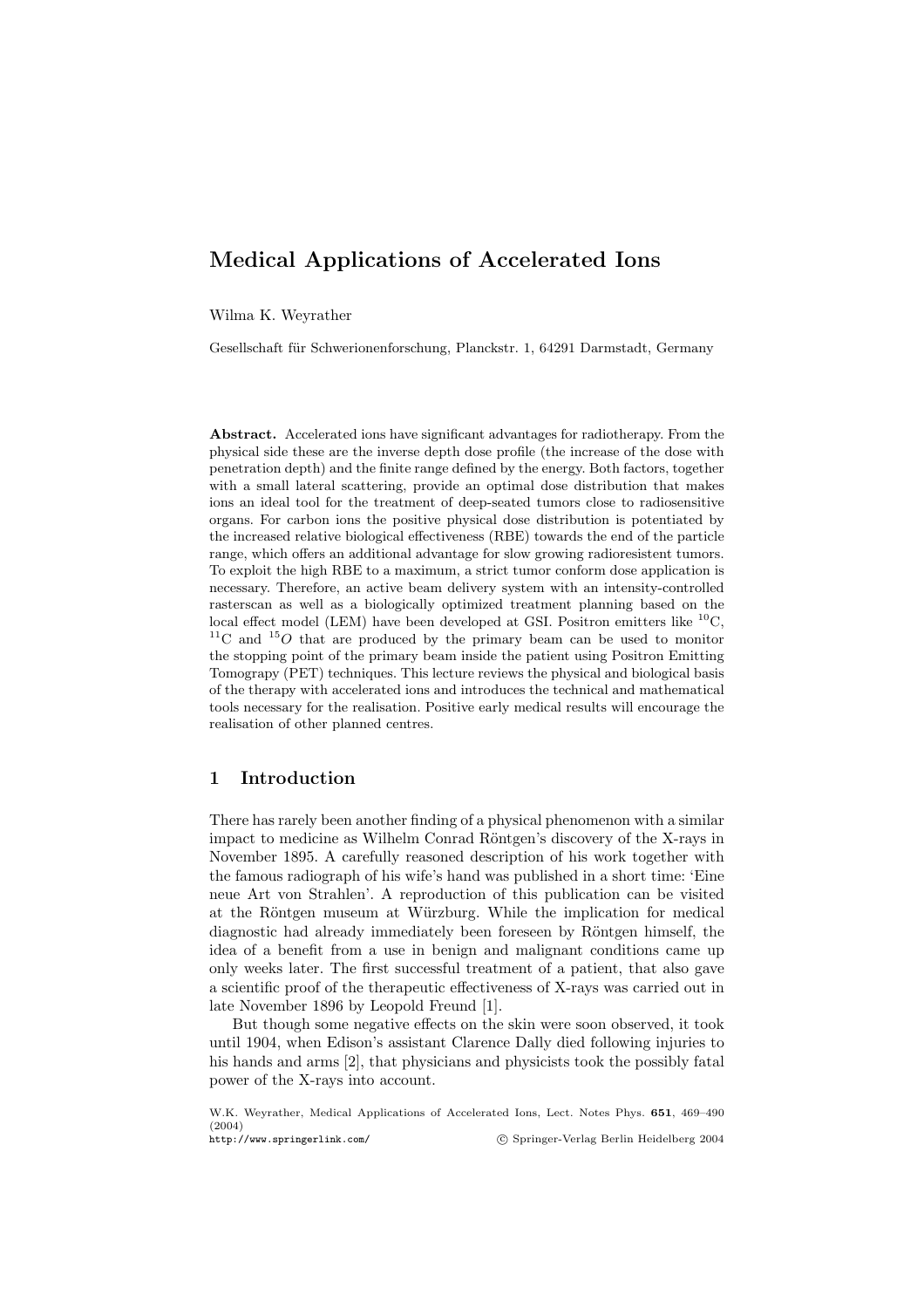In the following decades many efforts were made to overcome the unfavourable exponential dose distribution of X-rays. With the use of  $Co-γ$ and lateron photons from electron linacs the dose maximum could be shifted from the sensitive skin to deeper parts. Nowadays sophisticated treatment like IMRT (Intensity modulated radiation therapy) try to optimize the dose distribution and confine it to treat tumors.

The observation of R.E. Zirkle in 1935 who found, after irradiation of plant cells with alpha particles from polonium, that biological effects depend on ionization density [3] and the findings of J.H. Lawrence *et al.*, that the biological effect of neutrons compared to photons was higher on neoplastic tissue than in normal tissue [4] were the rationale for using neutrons in radiotherapy. The early encouraging results with effective tumor response were later followed by drastic late effects like necrotic normal tissue [5]. The higher efficiency of the high LET that was favorable especially for radioresistant and often partially hypoxic tumors, led also to drastic damage in the normal tissue. This is due to the exponential depth dose profile that, as in the case of photons, delivers the highest dose to the skin.

The first person to suggest a way of overcoming this problem was Robert Wilson in 1946 [6]. He proposed the application of protons, that promised a much better dose distribution. Two years later this was tested at the 184 inch cyclotron at Berkeley by Tobias and his colleagues [7]. The first clinical use of protons was in 1954 in Berkeley [8], and was soon followed at Uppsala and Harvard. In the meantime more than thirty thousand patients worldwide have been treated with protons.

As protons show mainly a biological effectiveness similar to photons, the use of heavier ions was the next logical step, as already suggested by C.A.Tobias in the 1950s. Heavier particles combine the more favorable dose distribution of the protons and the benefit from the high LET. It has been a long journey from the irradiation of the first patient in 1975 in Berkeley to the present state. The irradiation technique had to be optimized to be able to restrict the high LET radiation strictly to the tumor volume, and much research has been done to learn how to use this enhanced biological efficiency to an optimum.

# **2 The Physical Basis of Ion Beam Therapy**

# **2.1 Depth Dose Distribution of Photons**

In the interaction of electromagnetic radiation with matter the energy loss is mainly due to three processes (Fig. 1)

- 1. Photoelectric effect
- 2. Compton scattering
- 3. Electron-positron pair production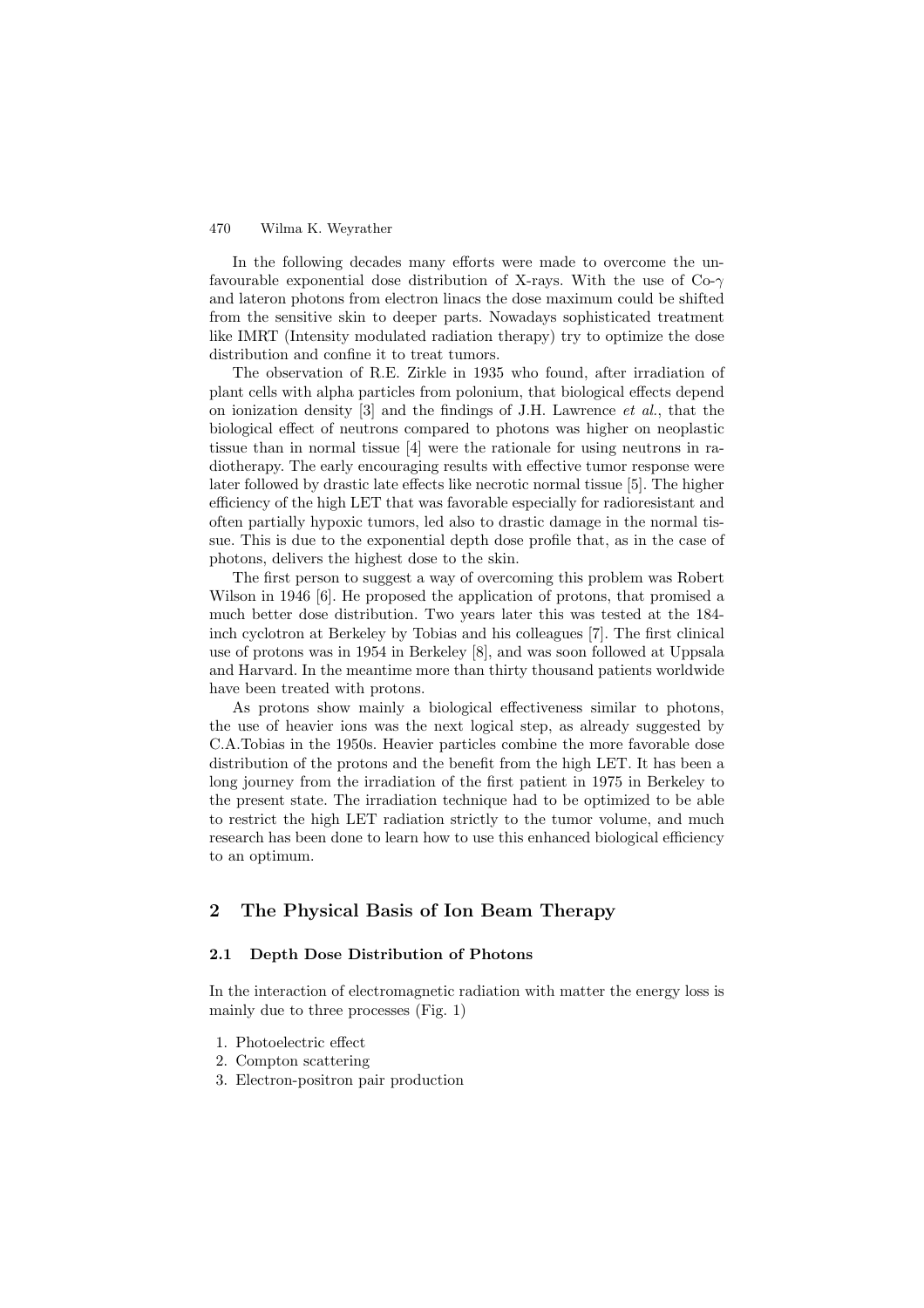

**Fig. 1.** Absorption of photons by (**a)** photoelectric effect: the energy of the photon is totally absorbed by the atom, ejecting a tightly bound orbital electron with the kinetic energy that is equal to the difference of photon energy and the electron binding energy, (**b)** Compton scattering: the photon interacts with a loosely bound electron, which takes only part of the photon energy as kinetic energy. The deflected photon proceeds with reduced energy. (**c)** electron-positron pair production: at photon energies much above 1 MeV the photon energy is converted in the field of the nucleus into an electron-positron pair.

The relative probability of one of these interactions occurring is a function of the incident photon energy and the atomic number Z of the absorbing material. For low energy X-rays the stochastic absorption by photo and Compton processes yields an exponential decay of the absorbed dose with penetration depth according to

$$
I = I_0 e^{-\mu d} \tag{1}
$$

where  $I_0$  is the initial energy and  $\mu$  the attenuation coefficient. Higher photon energies like Co-γ-radiation cause strong forward scattering of the produced Compton electrons, which results in an increased dose within the first few centimeters. Figure 2 shows the depth dose profile of electromagnetic radiation for different energies. For high energy electron Bremsstrahlung, that is mostly used in modern conventional therapy, the maximum is shifted to a few centimeters from surface and the exponential decay is less steep. This shift of the dose maximum and the less steep descent of the dose distribution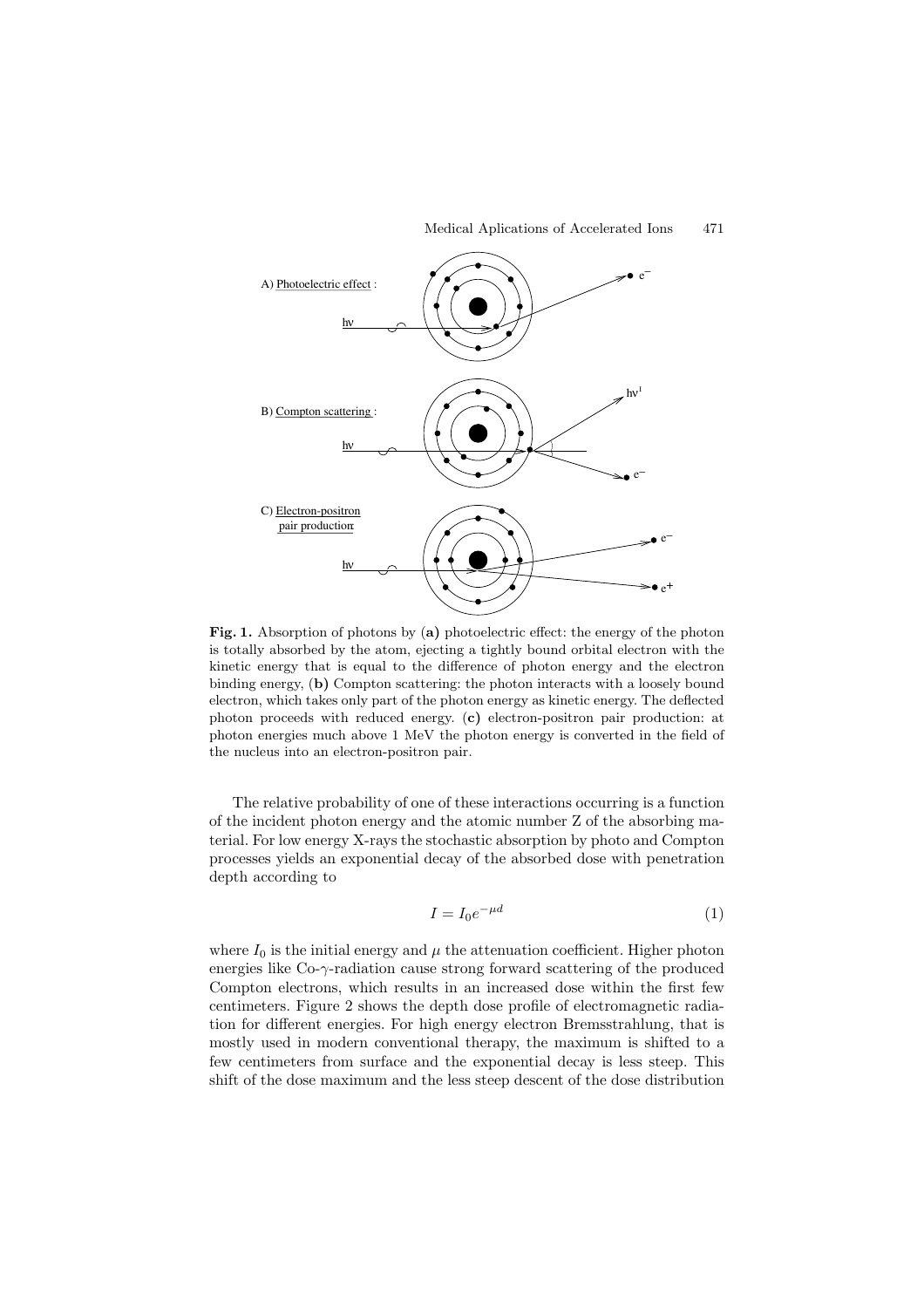

Fig. 2. Depth dose profiles of x-rays, Co-gamma and Röntgen-Bremsstrahlung (with courtesy of U.Weber).

with penetration depth is the main reason for the transition to high energy photons from electron linacs presently used in most hospitals.

### **2.2 Inverse Dose Distribution of Ions**

The most prominent feature of accelerated ions for their use in radiation therapy is the inversed dose profile. The increased energy deposition with penetration depth up to a sharp maximum at the end of the particle range was first measured by William Bragg with alpha particles in air [9], and this maximum is known as the Bragg peak.

The energy of the ions is mostly transferred to the target electrons that are emitted as delta electrons (Fig. 3). More than three quarters of the dissipated energy is used for the ionisation process and only 10 to 20% for target atom excitation [10]. The interaction strength is directly correlated with the interaction time. At high energies, when the interaction time is short, the energy transfer to the target is small but grows when the particles are slowed down (according to a  $\frac{1}{v^2}$  law).

The macroscopic dose of a particle beam is given by the number of particles traversing the unit mass and the dose deposited by each particle, called linear energy transfer (LET). This energy deposition of heavy charged particles, like protons or heavier ions (Fig. 4), can be decribed by the Bethe-Bloch-formula [11–13]

$$
-\frac{dE}{dx} = \frac{4\pi e^4 Z_{eff}^2 ZN}{m_e v^2} ln \frac{2mv^2}{I} + relativistic \ terms ,
$$
 (2)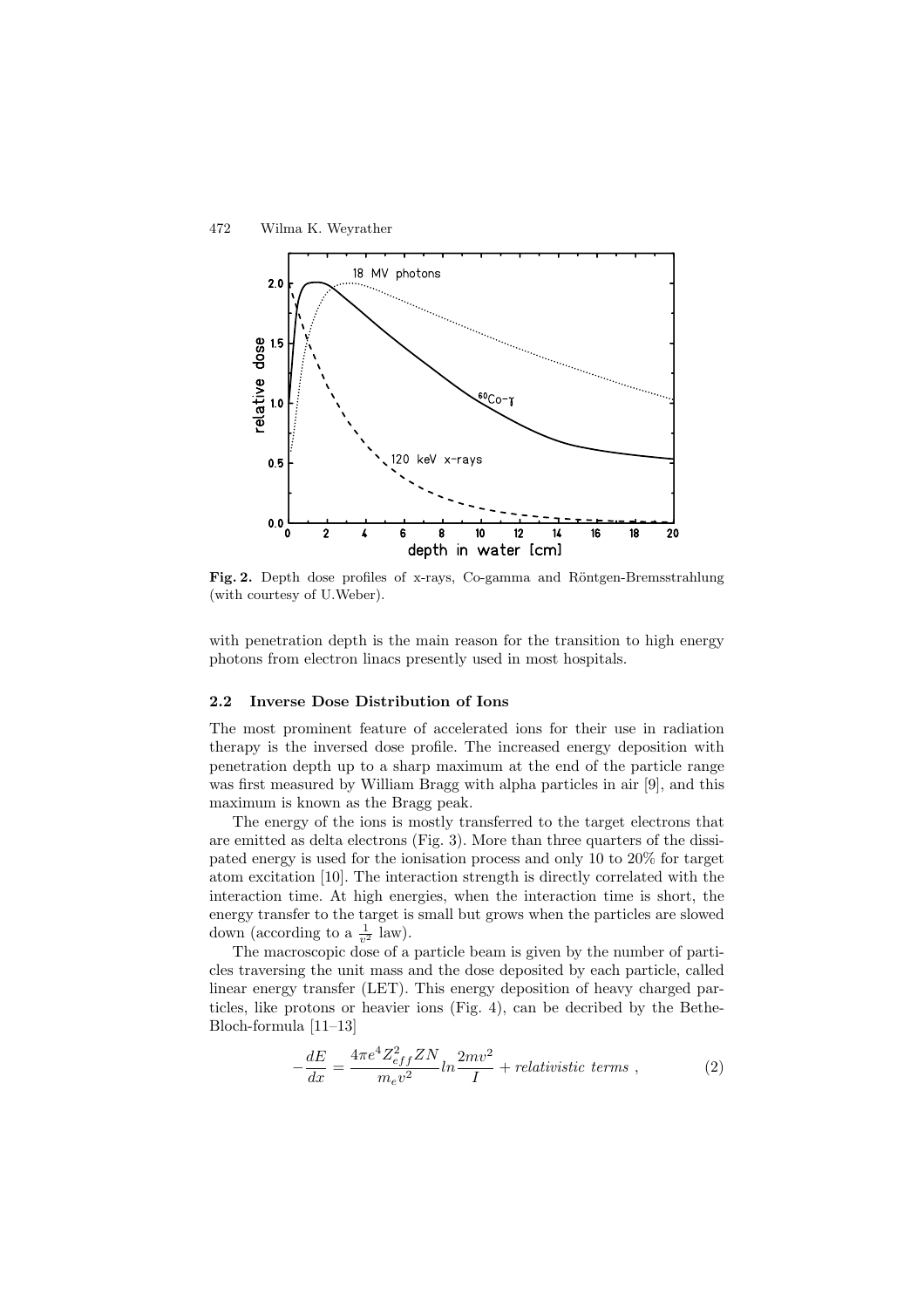

**Fig. 3.** The energy of the projectile is transferred in fractions to the target electrons, that are emitted as delta electrons. High energy delta electrons can cause secondary ionisation and form individual short tracks, called delta rays (with courtesy of M. Krämer).



**Fig. 4.** Energy loss of different particles as function of the energy (calculated with ATIMA [15]).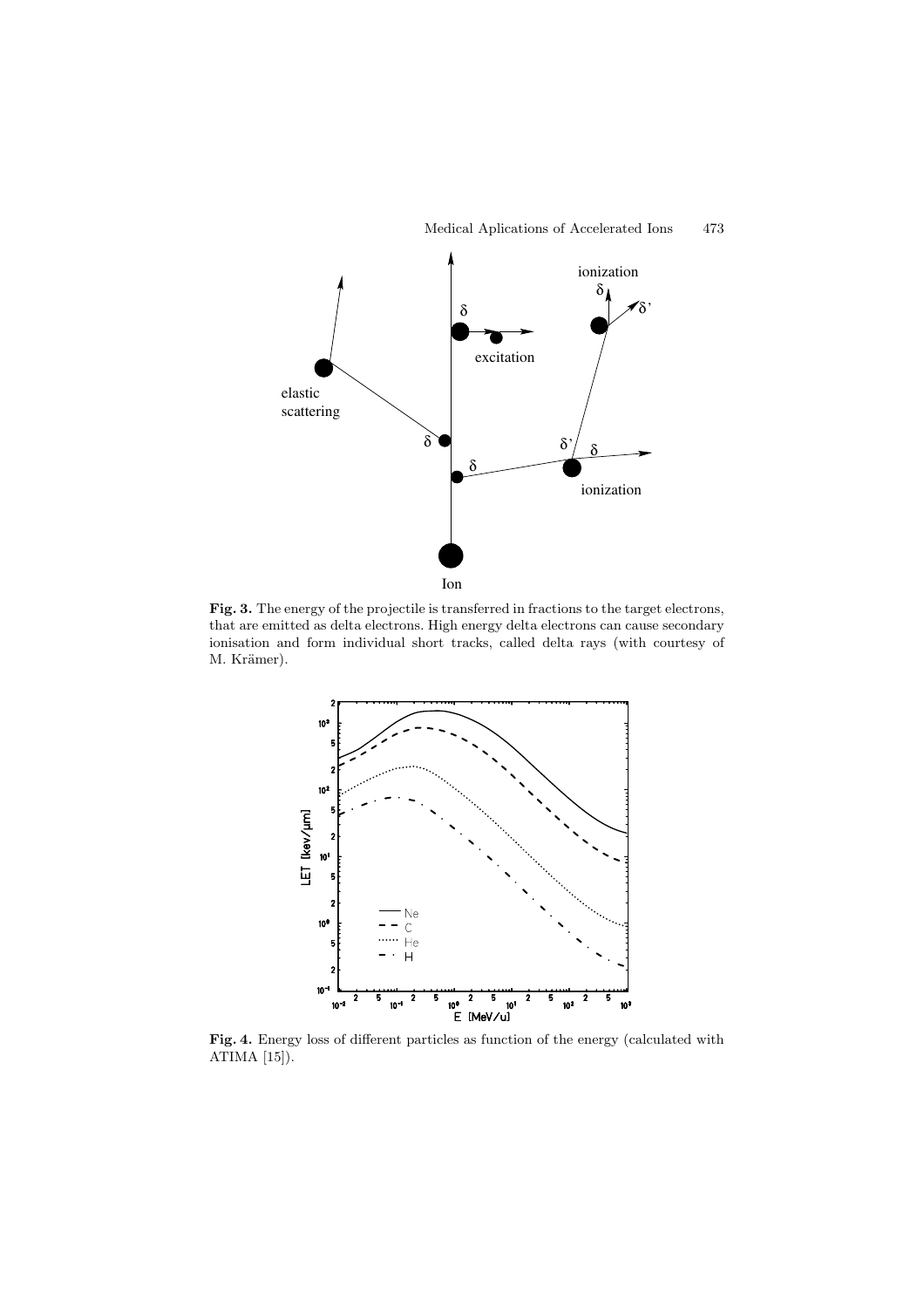

**Fig. 5.** Depth dose distribution for carbon ions of 254 MeV/u and 300 MeV/u and 135 MeV protons (with courtesy of U.Weber).

with  $\frac{dE}{dx}$  being the energy loss per length, Z the target atomic number, N the electron density of the target,  $m_e$  and e the mass and the charge of the electron,  $v = \beta c$  the projectile velocity and  $Z_{eff}$  the effective projectile charge, which can be approximated by the Barkas formula [14]

$$
Z_{eff} = Z(1 - e^{-125\beta Z^{-\frac{2}{3}}})\,. \tag{3}
$$

The  $\frac{1}{v^2}$  dependence leads to an increase in energy loss with decreasing energy. At low energies electrons are collected from the target and  $Z_{eff}$  decreases rapidly. This leads to the maximum of energy loss between 0.1 and 1 MeV as shown in Fig. 4. When  $Z_{eff}$  goes to zero, the energy loss goes to zero, too, causing a finite range of the particle. A plot versus the penetration depth shows, that this maximum energy loss is located at the very end of the particle range (Bragg-peak), whereas the low energy loss at high energies yields a nearly constant plateau in the entrance channel (Fig. 5). The width of the Bragg-peak is due to multiple scattering processes, that yield an almost Gaussian energy loss distribution [16,17]. Because these processes strongly depend on the atomic number of the projectile, the resulting range straggling is more pronounced for the lighter protons than for the carbon ions.

#### **2.3 Lateral Scattering**

The lateral scattering mainly results from the Coulomb interaction of the projectiles with the target nuclei, which is decribed in the theory of Moliere [18]. Figure 6 shows the calculated beam broadening for protons, helium, carbon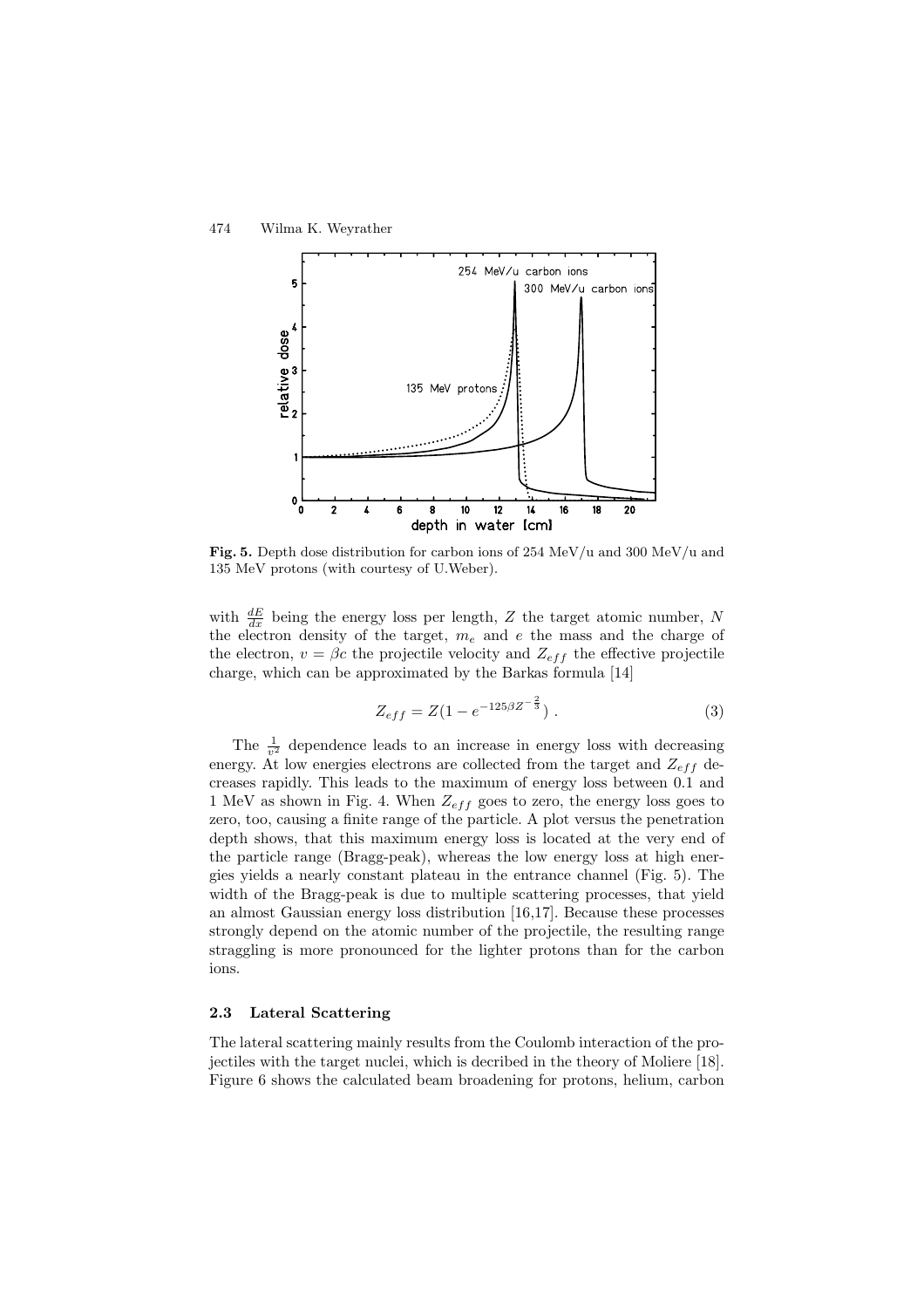

**Fig. 6.** Comparison of the lateral scattering for different particles (top) and depth dose distribution for equal particle range (bottom) (Calculated with the 'scatter' and 'yield' components of TRiP98 [43]

and neon. There is a big difference between protons and helium ions whereas a change from carbon to neon ions gives only marginal further improvements. A small part of the lateral beam is also due to the kinematics of nuclear reactions (see next chapter) especially at the distal part of the Bragg peak where only nuclear fragments contribute to the dose. In radiotherapy the term 'distal' is used for the more distant part from the radiation source i.e. from the accelerator. The opposite part is called 'proximal'.

#### **2.4 Nuclear Fragmentation**

When an energetic particle beam passes through tissue or other material, nuclear reactions take place which cause a small amount nuclear fragmentation. The result is a reduced number of primary particles that reach the tumor but replaced by a number of secondary and tertiary fragments. Most of the lighter fragments have the same velocity as the primary ions at the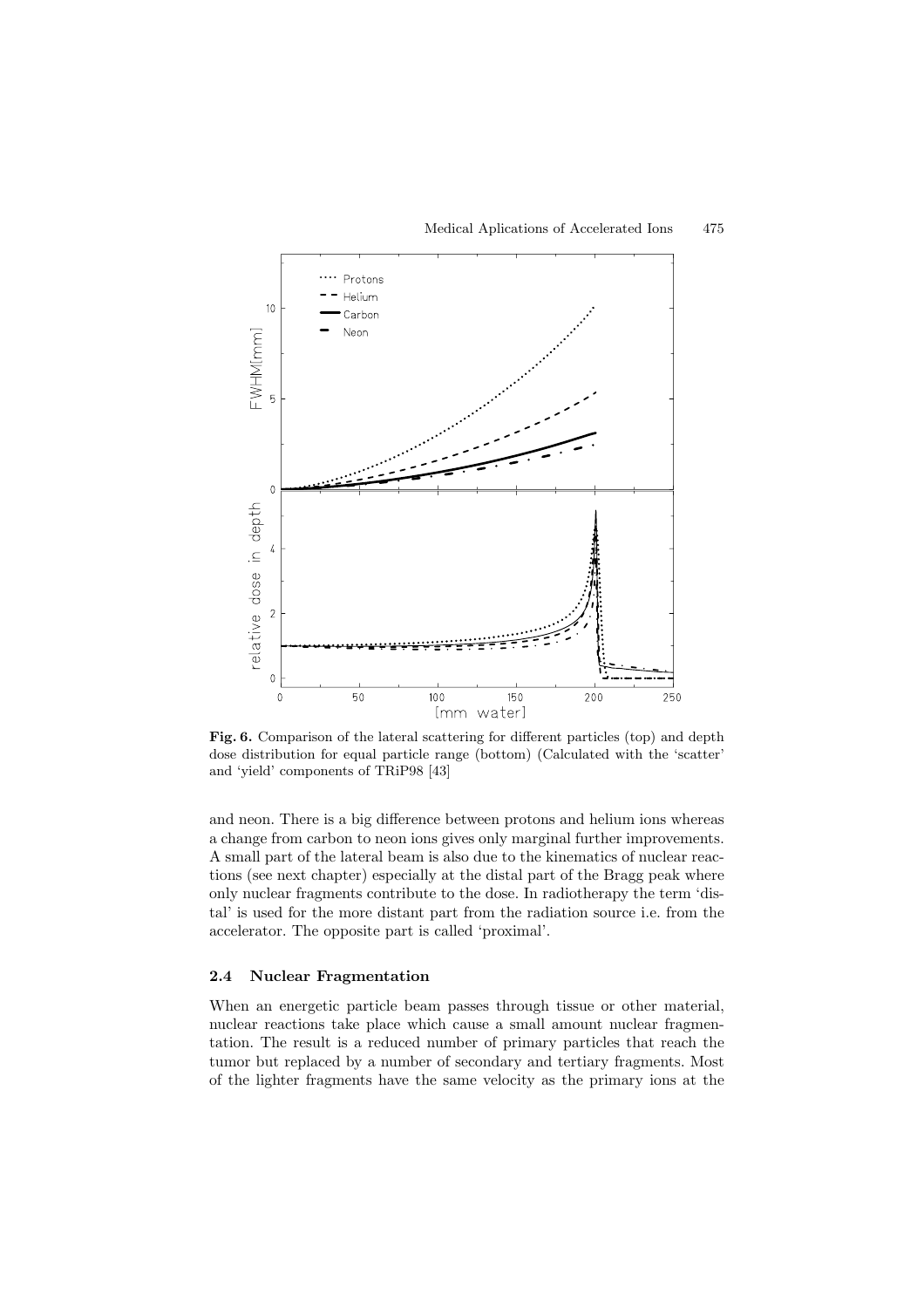collision [19]. The range of these fragments is given by the formula:

$$
R_{fr} = R_{pr} \frac{Z_{pr}^2 M_{fr}}{M_{pr} Z_{fr}^2} \,, \tag{4}
$$

with R being the range,  $Z$  the atomic number and  $M$  the masses of the fragments (subscripts *fr*) and the projectiles (subscript *pr*), respectively. According to this equation the lighter fragments have a longer range than the primary particles and are responsible for the undesired dose behind the Braggpeak. On the other hand, radioactive positron-emitting isotopes, which are also produced in these processes are very useful to track the beam path inside the patient (See Sect. 4.4).

# **3 The Enhanced Relative Biological Effectiveness (RBE)**

The most important effect for tumor therapy is the biological action of the ions. In general the biological efficiency increases for heavier ions but the efficiency of particle beams to induce biological damage changes along their path.

#### **3.1 Molecular Mechanisms Yielding Increased RBE**

The changes in the biological effectiveness are the result of a complex interplay between physical parameters like ionisation density and biological parameters, mainly the repair capacity of the cell system.

Sparsely ionising radiation like photons and X-rays produces damage in a stochastic manner, where the dose is distributed randomly throughout the cell. This is schematically explained in Fig. 7. Low doses lead from the undamaged double stranded DNA (A) first to separated single strand breaks and single base damages (B) which can mostly be repaired. Two single strand breaks occuring close enough together may lead to a double strand break (C), which in most cases can also be repaired by the cell. Only when the local dose becomes high enough that the produced damage cannot be sufficiently repaired will a lethal event result (D). Therefore, the biological response for sparsely ionising radiation is a non-linear function and can be approximated by a linear quadratic expression

$$
S = S_0 \exp(-\alpha D - \beta D^2) \tag{5}
$$

where S is the survival, D the dose and  $\alpha$  and  $\beta$  are specific coefficients, characterizing the radiation response. A plot of the survival in a semi-logarithmic scale leads to the characteristic shouldered survival curve (Fig. 8, curve (1)), with the size of the shoulder being a measure of the repair capacity of the cell or tissue.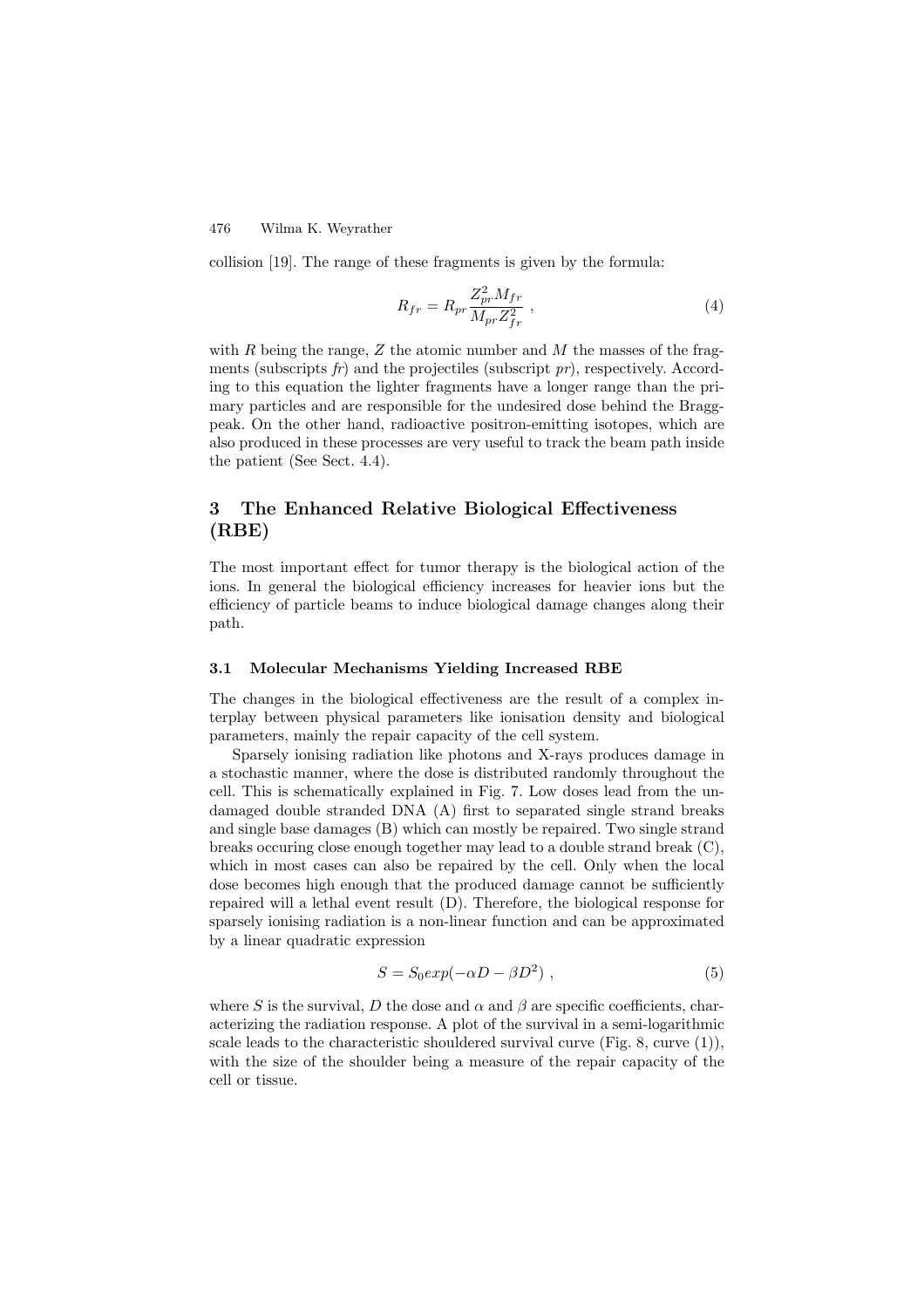

**Fig. 7.** Schematic view of an undamaged part of DNA (**A)**, two separated single strand breaks (**B)**, a double strand break (**C)**, and a 'clustered lesion' (**D)**. The (\*) indicate a base damage.



**Fig. 8.** Survival curves for CHO-K1 cells irradiated with x-rays [**1**] and carbon ions of different energies:  $[2]$  266.4 MeV/u LET=13.7keV/ $\mu$ m,  $[3]$  11.0 MeV/u LET=153.0keV/ $\mu$ m, [4] 2.4 MeV/u LET=482.7keV/ $\mu$ m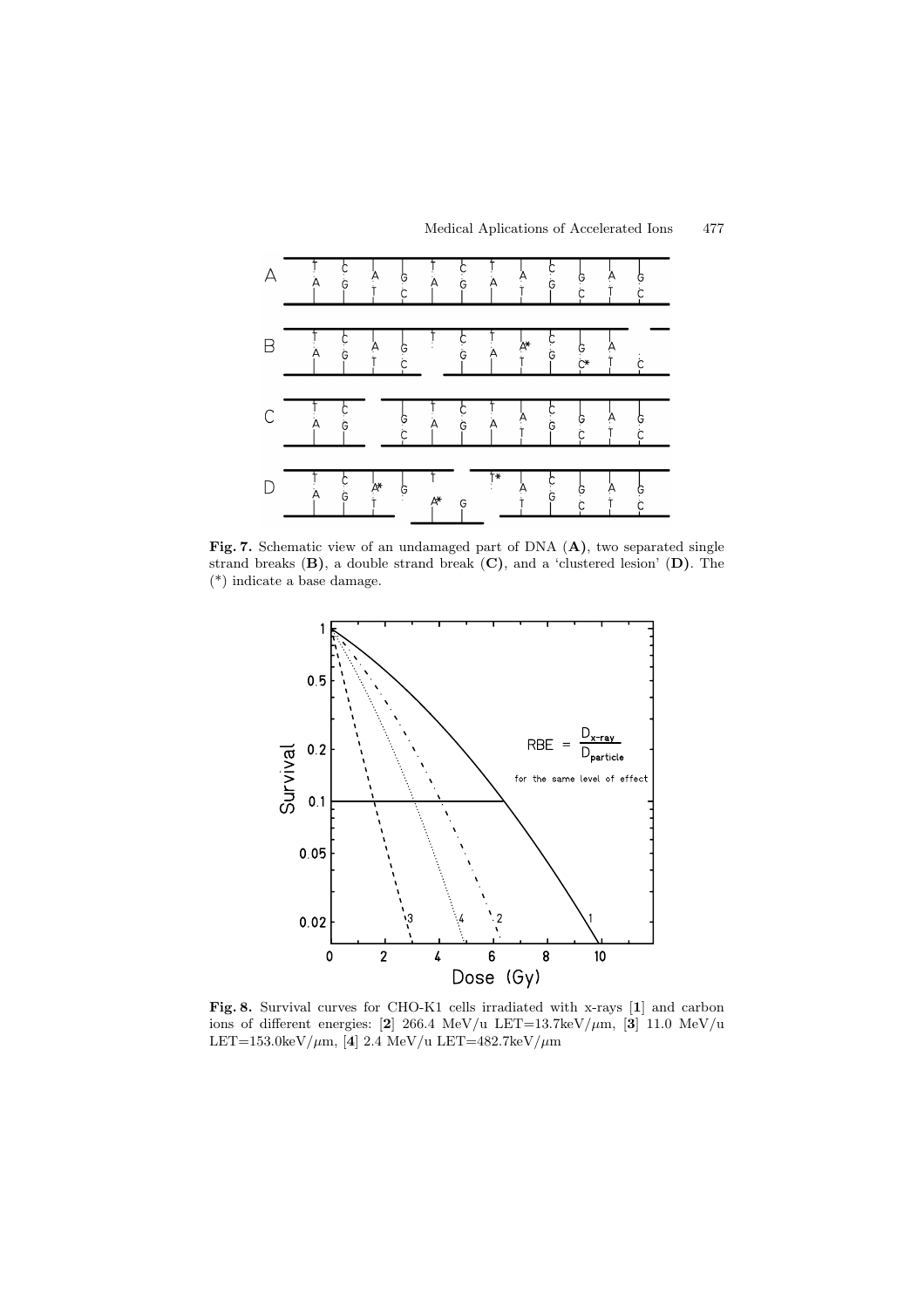For particles, the ionisation occurs along the trajectory of the ion and most of the energy loss is transferred to the liberated electrons, which form a track around the particle trajectory. The diameter of the track depends on the range of the electrons and, thus, the velocity of the ion, independent of the atomic number, whereas the deposited energy in terms of LET (linear energy transfer) depends on the atomic number squared, and on the velocity. In a high LET track the damage is produced in high density and consequently as 'clustered lesions' that are, to a large amount, irreparable. This leads to purely exponential curves with  $\beta$  approaching 0 (Fig. 8, curve (3)). This different action of sparsely and densely ionising radiation is quantitatively described in terms of the *Relative Biological Effectiveness* (RBE), which compares the dose of densely ionizing radiation to the dose of sparsely ionizing radiation (mostly 220 keV X-rays [20]) producing the same biological effect

$$
RBE = \frac{D_{X-ray}}{D_{particle}} \tag{6}
$$

Because RBE refers to the linear quadratic X-ray dose effect curve, RBE strongly depends on effect level: it is high for low doses and decreases with increasing dose. Thus the effect level has to be always given as an index with the RBE level. The ratio of the  $\alpha$ -terms as the initial slope of the dose effect curve defines the maximum value  $RBE_{\alpha}$ . For comparison, the value at the  $10\%$  survival level  $RBE_{10}$  is often used in the literature. Increasing local ionisation density has been shown experimentally in the induction of DNA double strand breaks [21] and made visible in immunfluorescence-stained cells by measuring the response of repair and signalling proteins to high LET irradiation [22].

#### **3.2 RBE and Energy and Atomic Number of the Particle**

Figure 8 shows that different energies of the carbon ions yield different doseeffect curves. Qualitatively, this can be easily explained: For high energies the track is wide and the LET low, thus the ionisation events occur far enough apart to make repair possible, yielding shouldered curves similar to sparsely ionising radiation. With decreasing energy the diameter of the track shrinks and the LET increases. This leads to a high ionisation density where the ionisation events occur closely together with a high possibility of interaction, diminishing the influence of repair and yielding a significantly increased RBE. At very high LET values at the end of the particle range (for carbon ions this is above 200 keV/ $\mu$ m) the local dose density becomes higher than necessary for a lethal damage and RBE decreases again. This is shown in Fig. 9 converted into a depth distribution in water.

The dependence of RBE on LET is different for different ions, showing a separate maximum for each atomic number shifting from 25 keV/ $\mu$ m for protons [23,24] to higher LET values for heavier ions [25,26]. In addition, the difference between minimal and maximal RBE is greater for lighter ions.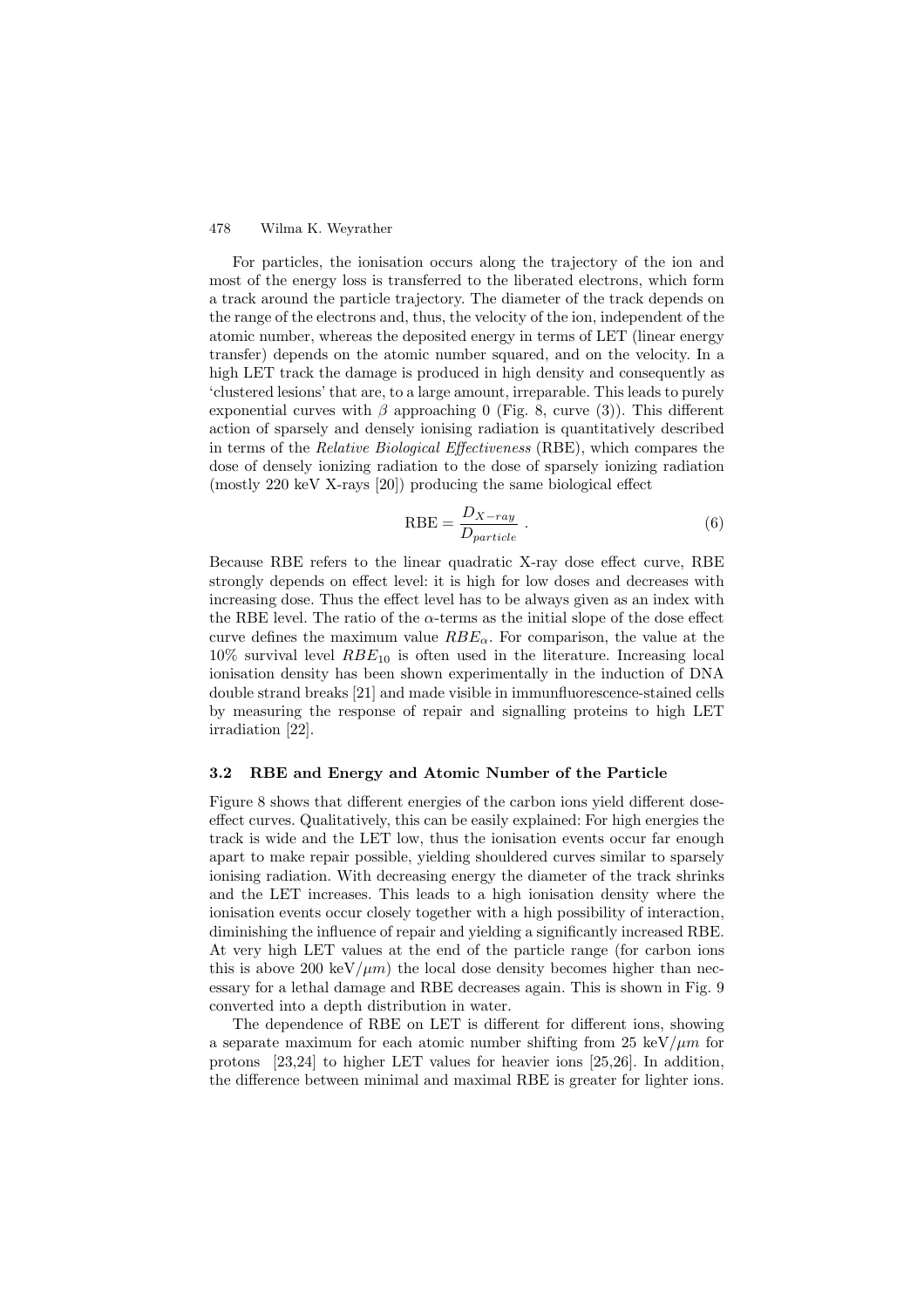

**Fig. 9.**  $RBE_{\alpha}$  for carbon irradiated CHO-K1 cells. Data from [28]

For carbon ions the RBE maximum overlaps with the Bragg peak. Therefore the high RBE is preserved also in an extended volume.

For protons this is different. As the spatial distribution of the ionisation density in the proton beam is very high only at the distal end of the Bragg peak, i.e. at the very end of the range, the ionisation density is mixed and washed out by the range straggling in the case of a spread-out Bragg peak. This leads to a partial levelling of the RBE in a modulated Bragg peak, having a high RBE only at the distal end. As the range straggling depends on the energy, the levelling of the proton RBE increases with increasing initial proton energy [27].

For ions heavier than oxygen the RBE becomes large in front of the Bragg maximum, already diminishing the difference in RBE between tumor and normal tissue.

#### **3.3 RBE and Repair Capacity of the Irradiated Tissue**

As the main difference between sparsely and densely ionising irradiation is the amount of repairable damage produced, RBE depends essentially on the repair capacity of the irradiated tissue. An example is shown in Fig. 10. Two types of Chinese hamster ovary cells CHO-K1 have been exposed to carbon ions of different energies, the repair proficient wild type and the repair deficient mutant xrs-5 [28]. For X-ray irradiation the wild type shows a large shoulder, which is reduced with increasing LET (see Fig. 8). The repair deficient mutant xrs-5 shows no shoulder for X-rays, indicating that there is no repair. Therefore an increased LET has no influence. When cells are al-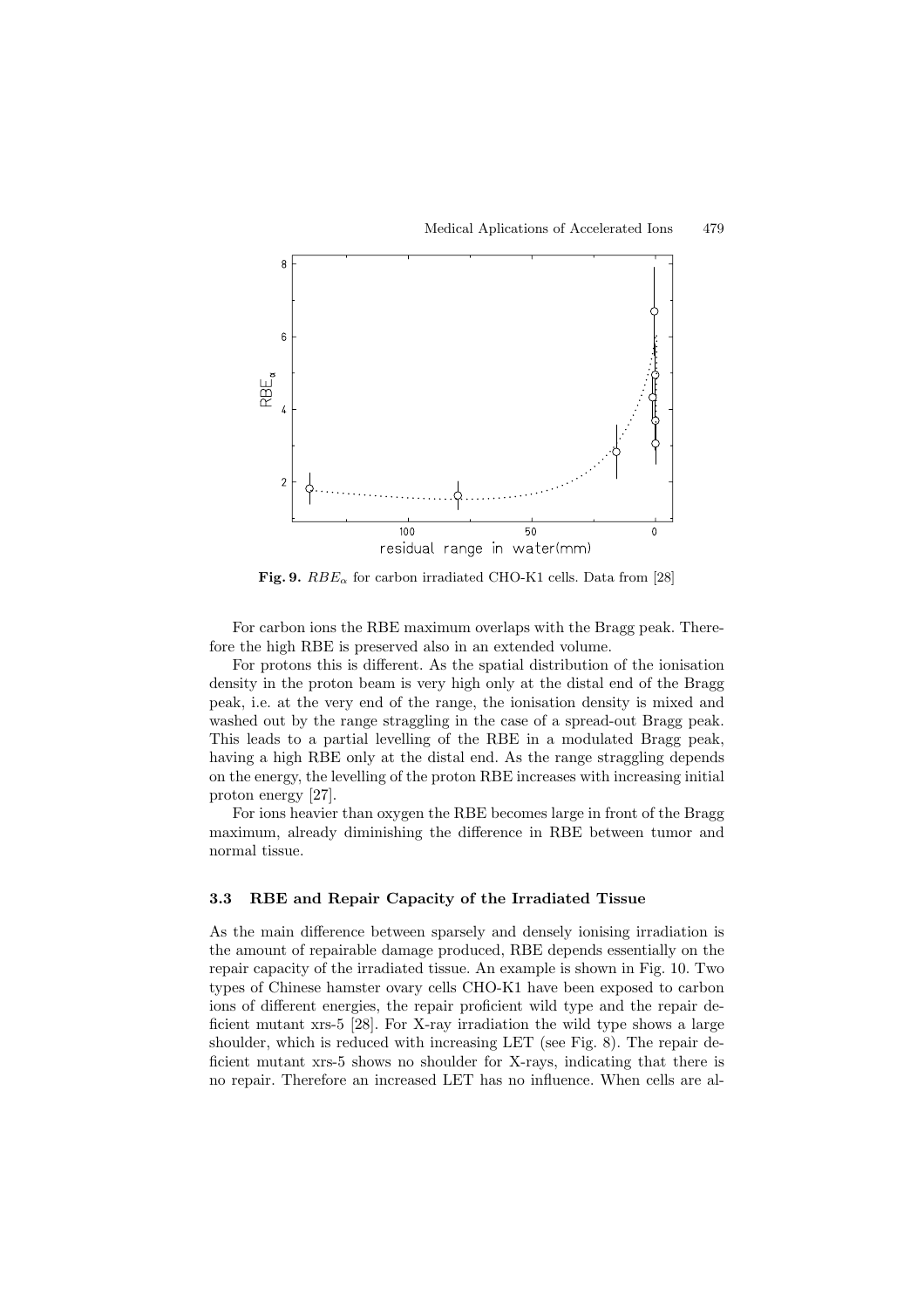

**Fig. 10.** Cell survival for the repair proficient wild type cell line CHO-K1 and its repair deficient mutant xrs-5. Data from [28]

ready radiosensitive and simple lesions cannot be repaired, an increase in local ionisation density does not result in less repair.

In general the RBE is high for cells and tissues with a high repair capacity, it is lower for repair deficient cells and close to 1 for non-repairing cells [28, 29. This can be demonstrated in a relation between RBE and the  $\alpha/\beta$ . value of the X-ray curve (Fig. 11). For the same beam and the same tissue or cell type various RBE values may exist for different biological reactions or endpoints due to different pathways of biological reactions in the cell, for example for cell killing and the late effects neoplastic transformation [33] and mutation [34].

A major problem in radiotherapy is the 'oxygen effect', which means that irradiation in the presence of oxygen causes higher biological damage than in the absence of oxygen. The ratio of the doses leading to the same effect in oxic and in hypoxic cells or tissue is called Oxygen Enhancement Ratio (OER). The reaction is mainly caused by radiation induced free radicals, which cause biological damage after a chain of events. In the absence of oxygen most of these ionized target molecules can repair themselves and recover. If oxygen is present, it reacts with the free radical  $R^{\bullet}$  to  $RO^{\bullet}_2$  and fixes the radiation lesion in this way. This means that the often hypoxic tumors may be up to three times more radioresistent than the well blood-supplied, and therefore oxic, normal tissue [31]. As the damage from high LET particles does not differ for aerobic or anerobic cells, the OER is smaller for heavy stopping particles (carbon and heavier). Thus, RBE is higher for the, generally radioresistant poor, oxygenated tissue [32,35].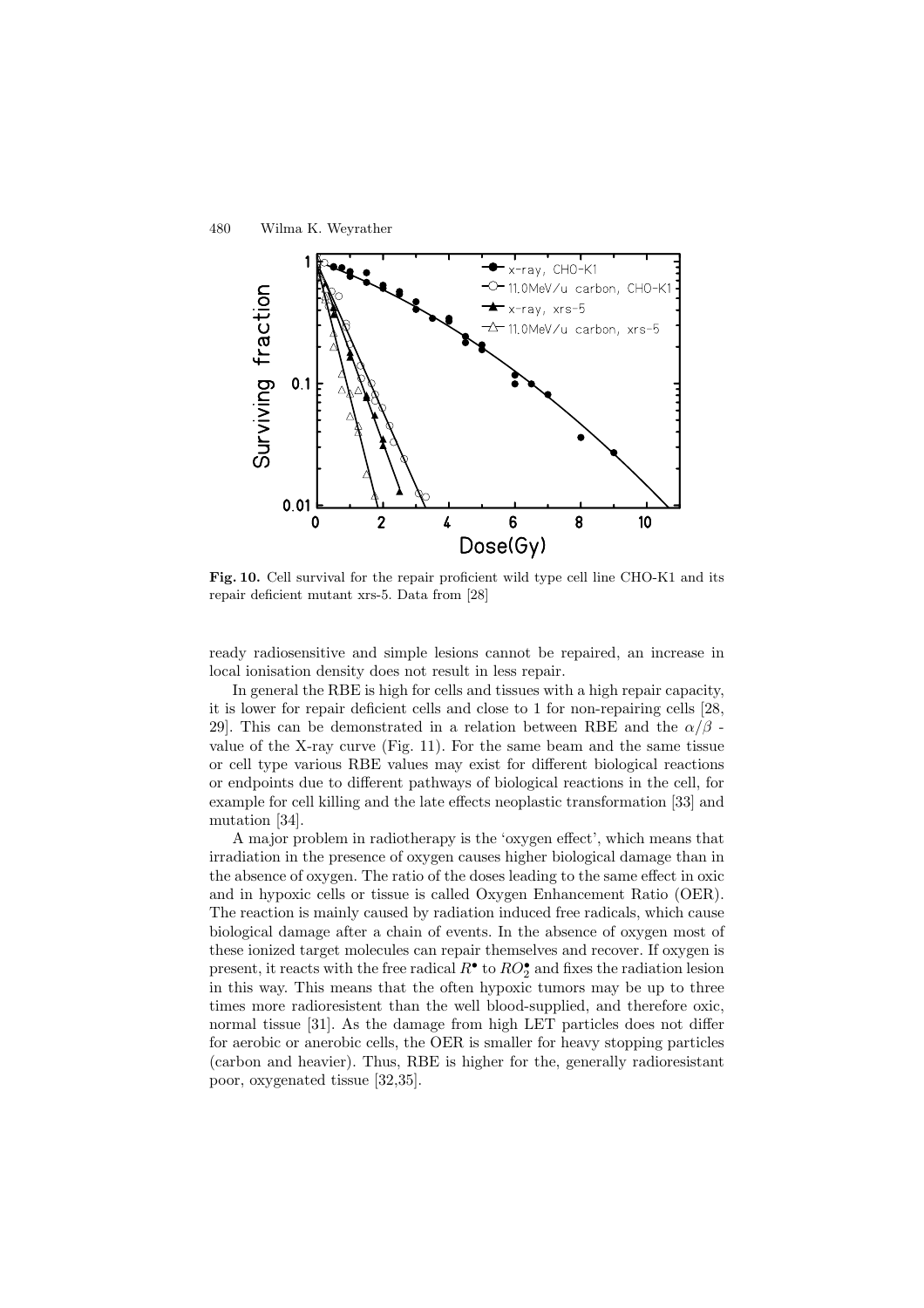

**Fig. 11.**  $RBE_{\alpha}$  for different cell lines irradiated with 11 MeV/u carbon ions compared to the inversed  $\alpha/\beta$  ratio for X-rays [30]

#### **3.4 RBE Calculation for Therapy**

The extremely target conformal irradiation, due to the active beam shaping system, has the consequence that RBE varies over the complete irradiated volume in all three dimensions. In each volume element, a mixture of primary and secondary ions contributes to the dose and this mixture has to be taken into account since RBE depends on atomic number and energy. Therefore, in treatment planning RBE has to be calculated separately for each voxel of the treated volume [36,44]. At GSI, this calculation is done using the Local Effect Model (LEM) [37]. In this model the size of the cell nucleus, the radial dose distribution  $D(r)$  inside the particle tracks and the X-ray dose-effect curve  $S_x(D)$  are used as basis for the calculation. The principle idea is shown schematically in Fig. 12: the dotted circular area represents the cell nucleus, which is assumed to be the critical target. In a first approximation it can be assumed that the sensitive sites are distributed homogeneously over the cell nucleus. For the calculation the cell nucleus is subdivided into small compartments for each of which the average dose deposition is determined from the corresponding radial dose profiles from the individual tracks. The biological effect in this compartment is then calculated from the effect observed for photon irradiation at the same dose. The total average number of lethal events can then be calculated according to

$$
N_{lethal} = \int_{x} \int_{y} \int_{z} \frac{-lnS_{x}(D(x,y,z))}{V} dx dy dz , \qquad (7)
$$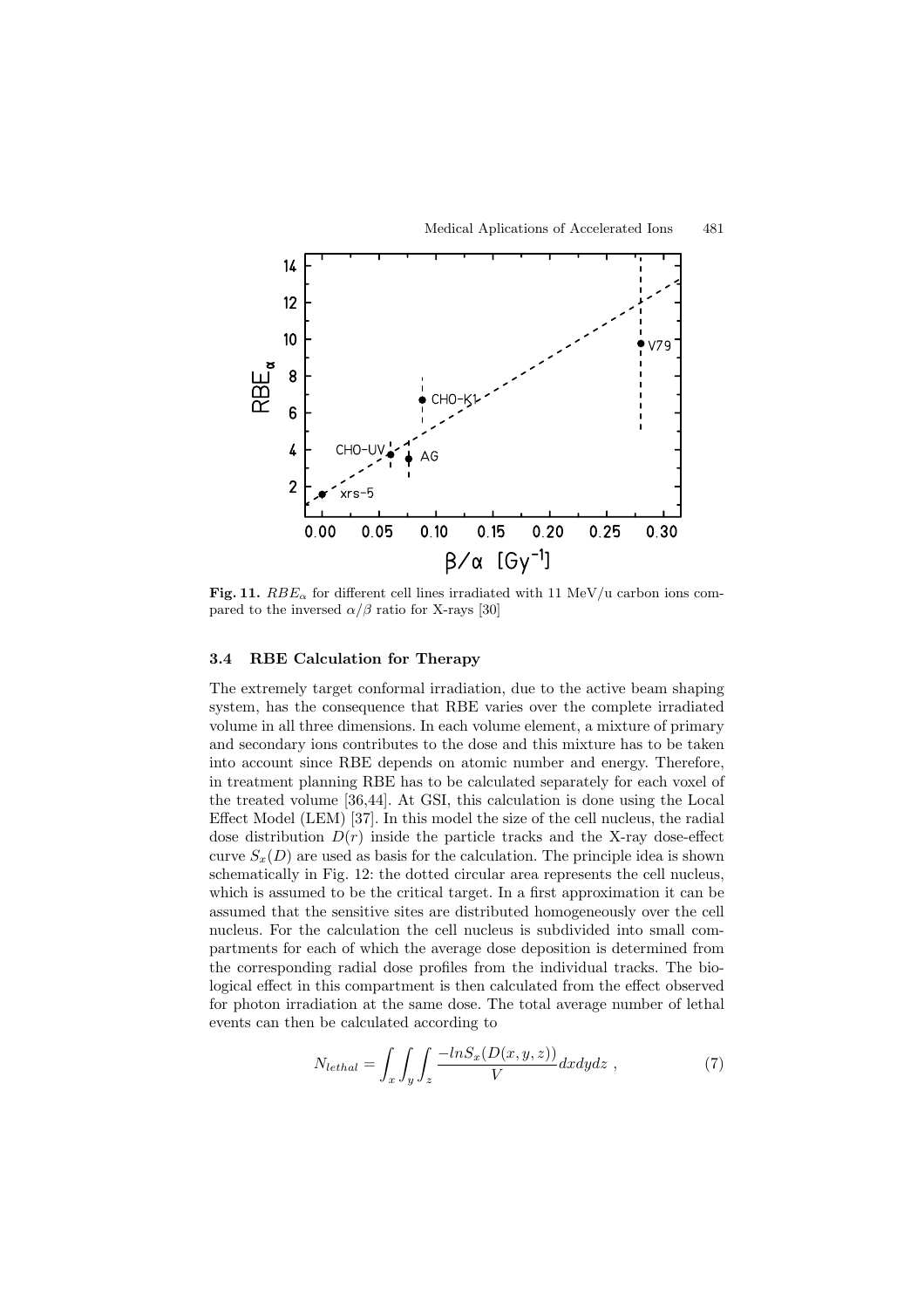

**Fig. 12.** Principle of the local effect model (With courtesy from M. Scholz)

where  $S_x$  is the photon dose response curve,  $D(x, y, z)$  the actual local dose at the point  $(x, y, z)$  in the cell nucleus and V is the volume of the cell nucleus [40].

The survival probability for an individual cell after ion exposure is

$$
S_{ion} = e^{-N_{lethal}} \t\t(8)
$$

From the average survival determined from an appropriate number of cells, RBE values are derived for the average dose deposited in a given voxel. Thus the RBE is calculated for each volume element separately, yielding a map of RBE values over the complete irradiated volume. The model can be applied to biological endpoints in-vitro and in-vivo [38] [39]. For therapy planning this Xray sensitivity is not deduced from in-vitro experiments. Instead, the known X-ray sensitivity of the same tumor histology – or concerning late effects of the irradiated normal tissue – is used as the basis for the calculations.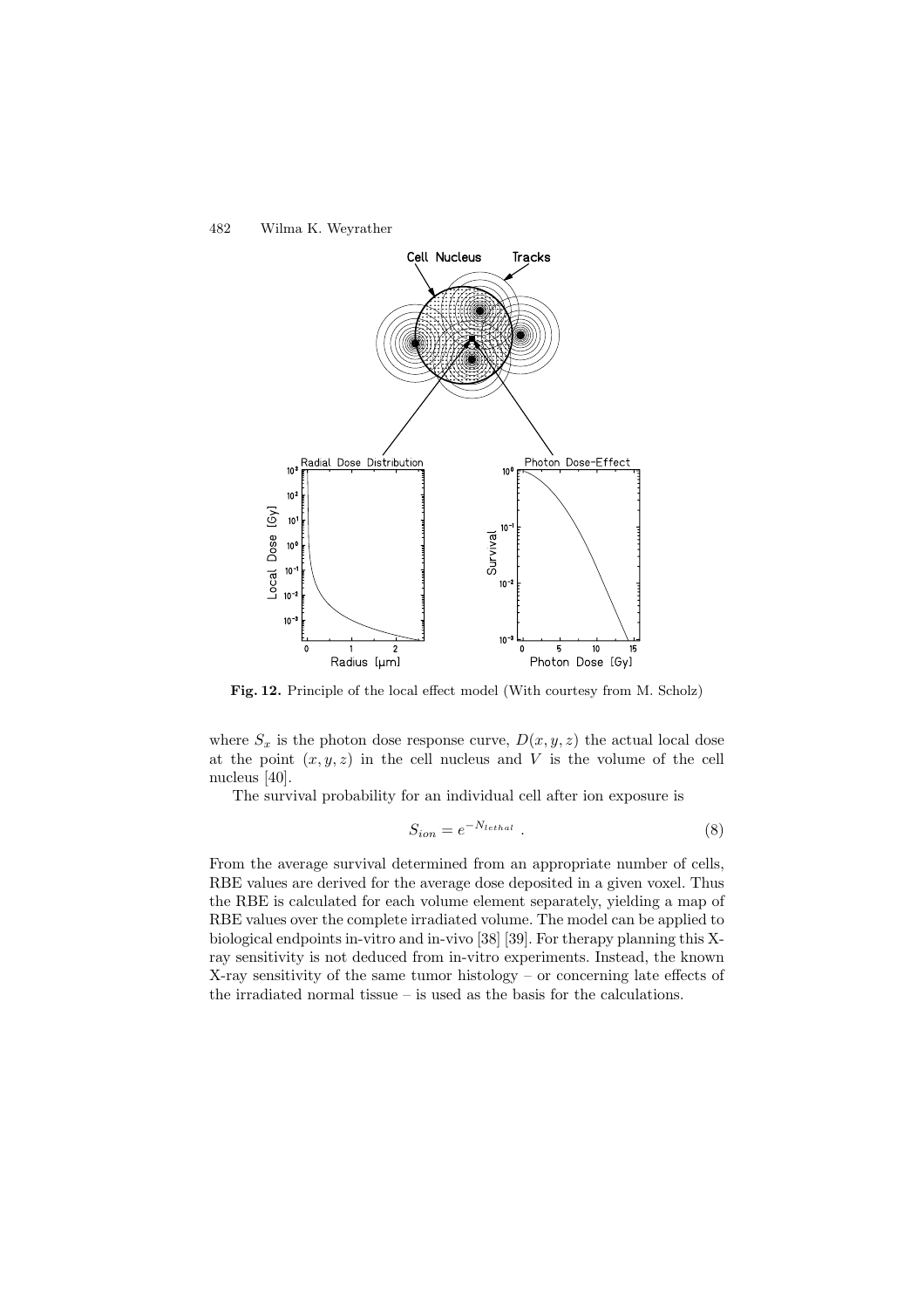## **4 Tumorconform Treatment**

#### **4.1 Active Energy Variation**

In practical use in therapy, the tumor volume to be treated is normally much larger than the width of the Bragg peak and the lateral dimension of the particle beam. In order to fill the target volume with the necessary amount of stopping particles the peak has to be 'spread out'. This can be done in two ways: for the passive energy variation, a fixed energy from the accelerator that is high enough for all required ranges is used. The energy variation is achieved by inserting material in the beam path (either an adjustable water column or range shifters of other material). This is the easiest method when a fast energy variation from the accelerator is not possible. The disadvantages of this method are: a higher amount of projectile fragments, which deliver an unwanted high dose behind the Bragg peak of the primary ion, an enhanced lateral scattering, mainly due the protons and other lighter fragments, and the high RBE part cannot be completely restricted to the tumor volume [41]. In the active energy variation the tumor is dissected into layers of equal particle range and after the irradiation of one layer the energy is adjusted to the next range by the accelerator (in this case a synchrotron). In the most favorable case this can be done pulse by pulse. Here it has to be considered, that this layer has already been partly covered by dose from the irradiation of the more distal layer. In this way an 'extended Bragg peak' can be constructed (Fig. 13).



**Fig. 13.** Construction of an extended Bragg-peak by superposition of single Braggpeaks of different energy.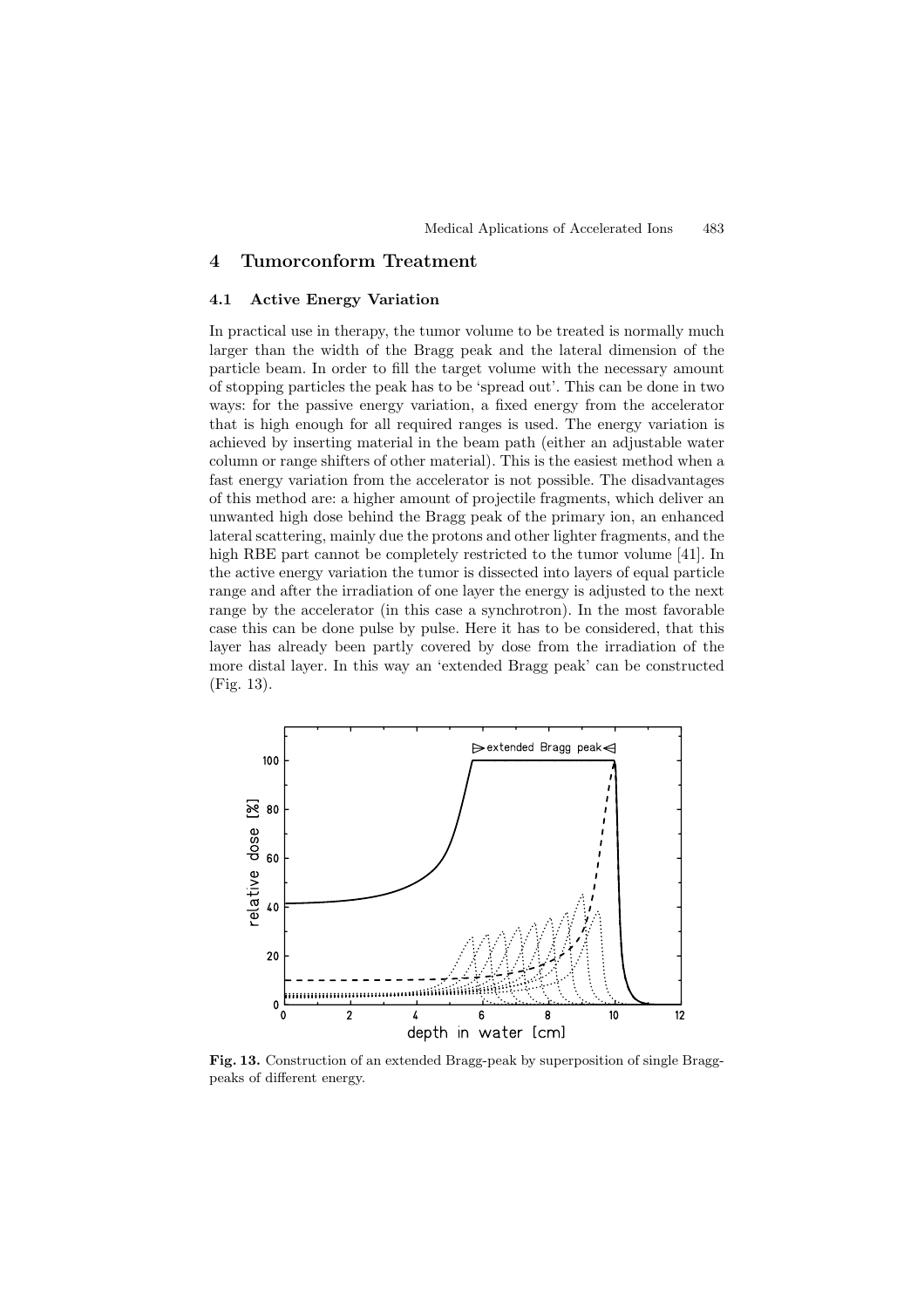## **4.2 Magnetic Beam Scanning**

In active beam-shaping, the lateral adjustment to the tumor volume is done by an intensity controlled magnetic scanning system, that allows the irradiated volume to be conformed to the planned target volume within a millimeter precision. Each layer of equal particle energy is covered by a grid of individual picture elements (pixels), for which the individual number of particles has been calculated before, to achieve the desired dose distribution [42]. The beam is moved from one pixel to the next using a pair of magnets perpendicular to each other and to the beam direction and driven by fast power supplies (Fig. 14).

The particle fluence for each pixel is measured and the beam is switched to the next pixel when the intensity for one position has been reached. Due to the irregular shape of the energy slices, the dose from the irradiation of the more distal layers is different for every pixel. Thus, an inhomogeneous particle distribution is necessary to achieve a homogeneous distribution of the biological effect over the total target volume. The advantage of the active shaping system is the extreme precision. Thus, a tumor adjacent to critical organs like brain stem or optical nerves can be covered with a high dose and the normal tissue is spared to a maximum.

## **4.3 Treatment Planning**

Treatment planning for ion therapy is a multilayered challenge. Initially, it is similar to conventional photon therapy: the tumor is localized based on CT (computerised X-ray tomography) and possibly additional MRI (Magnetic Resonance Imaging) and PET (positron emission tomography) images. The target volume to be treated, as well as the critical structures to be spared,



**Fig. 14.** Schematic drawing of the intensity-controlled rasterscan. The target volume is dissected into layers of equal particle range that are covered by a grid of pixels.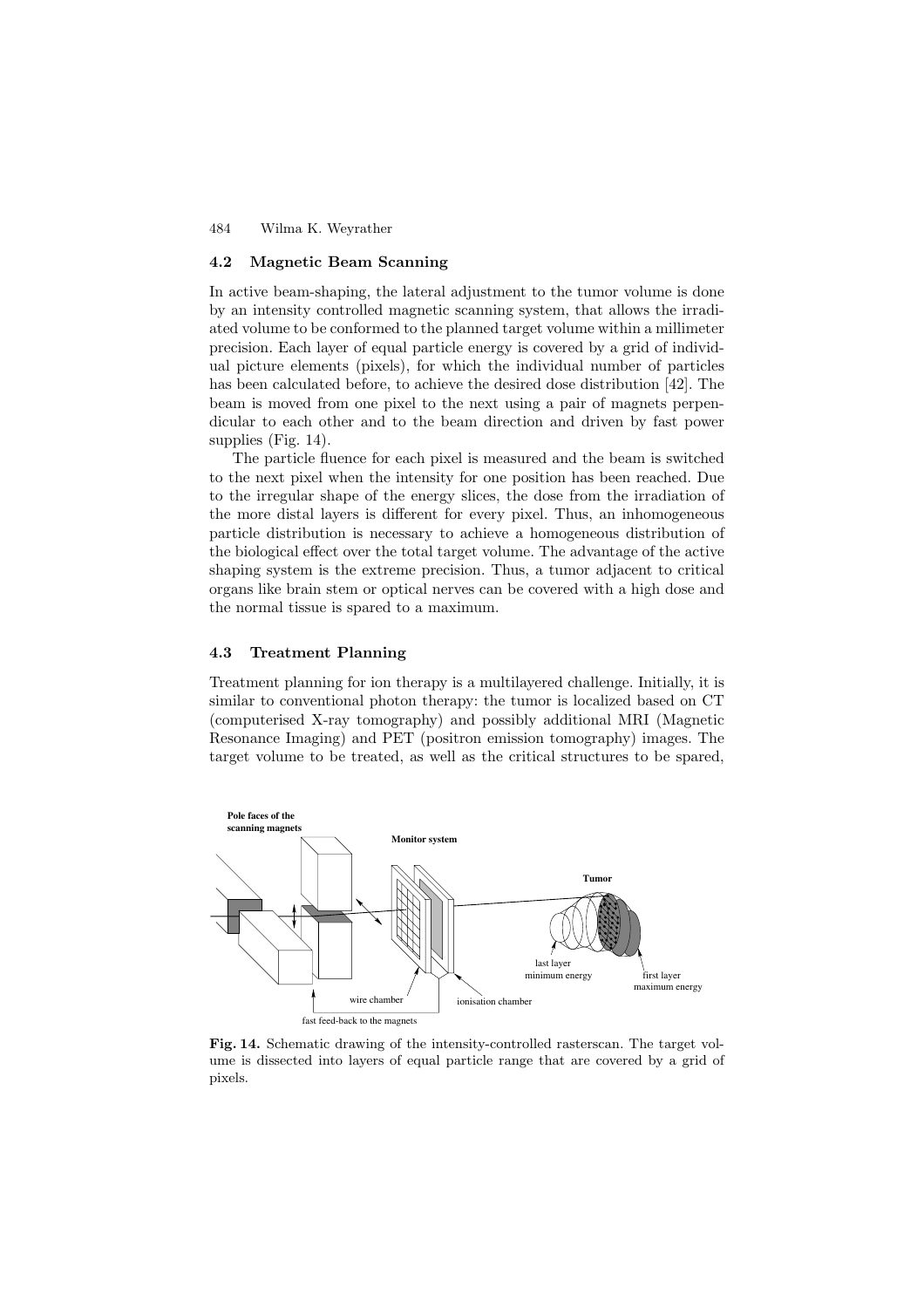are marked by the physician for each slice of the tomogram. The task of the treatment planner is now to determine the appropriate particle energies, positions and fluences in order to achieve the prescribed dose in a given target volume. As this is done by superposition of many narrow pencil beams, the energy and LET of the primary particle has to be known for every point as well as the number, energy and LET values of the different fragments that contribute to the dose. In the next step the RBE has to be included iteratively for every irradiation point. Due to the complex dependencies from all factors mentioned in the chapter before, this is the most time consuming part of the planning. At GSI these calculations are done using the standard treatment planning software TRiP98 [43–46]. It includes a physical model to describe depth dose profile and nuclear fragmentation of pencil beams of  ${}^{12}C$  ions, and it also includes the radiobiological model LEM, which allows the calculation of the biologically effective dose, RBE and cell survival (or other biological endpoints) for any dose level and radiation field composition, provided the photon sensitivity for the tissue under consideration is known [37].

#### **4.4 In Vivo Dose Localisation by PET**

As can be seen from the Bethe-Bloch-formula, the energy loss, and hence the range of the particle, strongly depends on the density of the target material. For the human body as target with its large variety in density from bones, muscles and fat to air-filled cavities like those in ear and brain, this means that the calculation of the projectile range is a critical point in treatment planning and a direct measurement of the beam distribution inside the patient would be helpful. Here an enormous potential for quality control arises from nuclear fragmentation, which by far compensates for the disadvantages discussed in Sect. 2.4. The stripping of one or two neutrons from the projectile <sup>12</sup>C yields the positron emitting isotopes <sup>11</sup>C and <sup>10</sup>C with half-lifes of 20 min and 19 sec, respectively (Fig. 15). The stopping point of these isotopes can be monitored by measuring the coincident emission of the two annihilation gamma quanta following the positron decay.

The range of the isotopes is only slightly shorter than that of the primary particle, the range relation given approximately by

$$
R \sim \frac{A}{Z^2} \qquad R(^{11}C) = \frac{11}{12} R(^{12}C) \ . \tag{9}
$$

Thus, from the measured distribution of the annihilation quanta, the range of the stopping particles can be controlled and compared to the calculated range in treatment planning. As there are also positrons emitted from activated target atoms  $(^{15}O$  is also produced besides carbon), the dose cannot unambiguously be derived from the measured emitter distribution. Instead, the measured positron distribution has to be compared to an expected distribution that has been calculated before [47,48].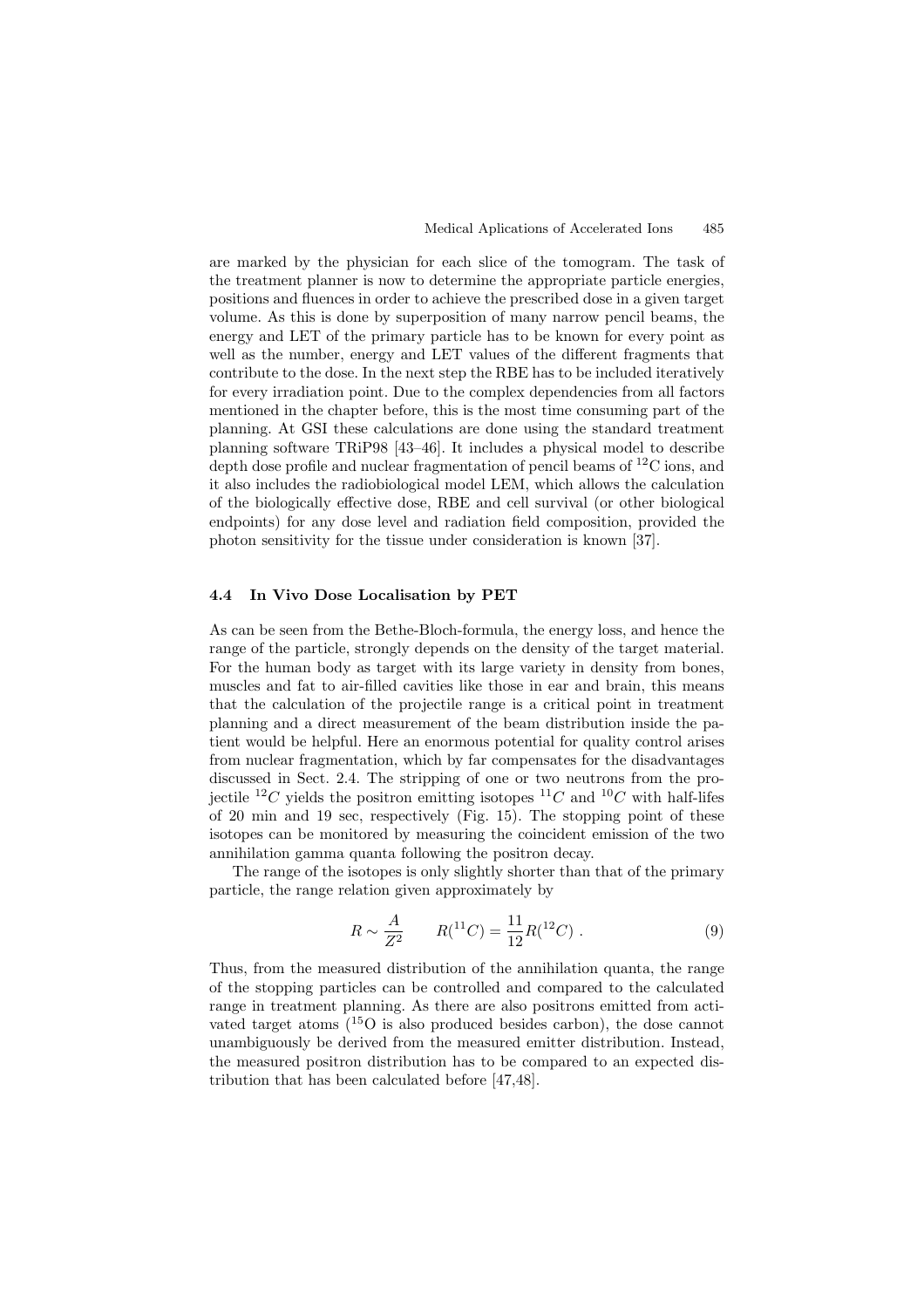

**Fig. 15.** The stripping of a neutron converts the stable projectile  $^{12}C$  and the stable target atom <sup>16</sup>O into the positron-emitting isotopes  ${}^{11}C$  and  ${}^{15}O$ . The measurement of the coincident emission of the two annihilation quanta yields a picture, that allows to monitor the stopping point of the incident particles.

## **4.5 Patient Treatment**

The use of accelerated ions for radiotherapy was first started at the Lawrence Berkeley Laboratory (LBL). There the first treatment with protons was done in 1954. Irradiation with helium and heavier ions up to argon on a variety of tumors followed. The Berkeley experience, together with radiobiological experiments, led to the decision to use carbon ions when the first heavyion accelerator dedicated solely to therapy began treatment in 1994 at the HIMAC facility in Chiba (Japan). To date, more than 1000 patients and a large variety of tumor sites have been treated.

When GSI began patient irradiation in December 1997, the goal was to demonstrate the clinical feasibility and reliability of newly developed techniques in a small experimental set-up. Active energy variation, intensitycontrolled raster scanning and a 3-dimensional biology-based treatment planning offered a new dimension of tumorconform treatment while the on-line PET control set a new safety mark. In this experimental facility, the beam can be used in three blocks of one month per year. Approximately 12 patients per block can be treated with 18 - 20 daily fractions of 3 Gray equivalent and at least two fields per fraction. More than 200 patients have been treated up to now and promising first results are reported [49,50].

The study mainly comprises patients with several types of skull base tumors which are radioresistant against conventional photon irradiation. For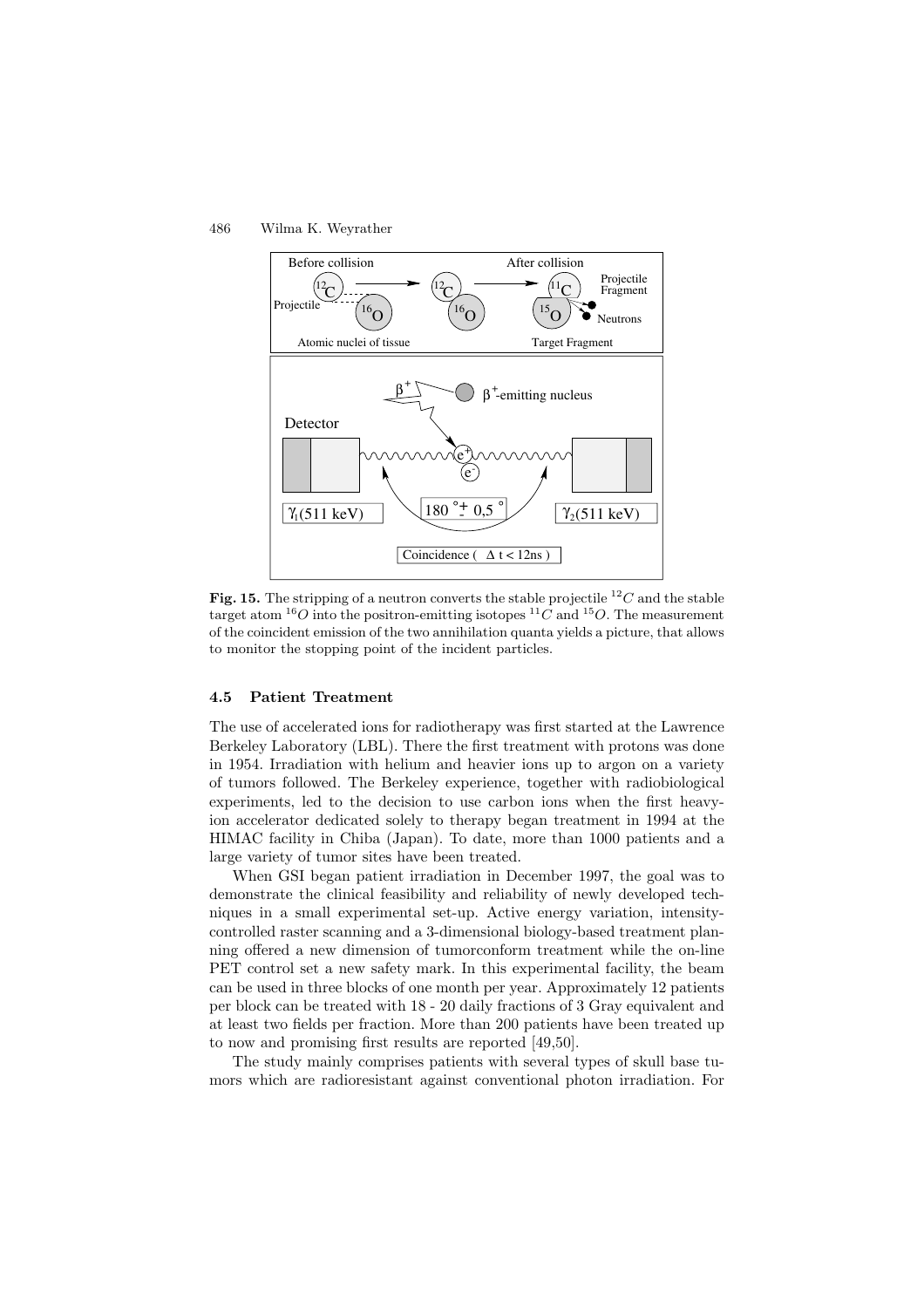

**Fig. 16.** Computertomography section through the head of a patient. The black line shows the outline of the tumor. The treatment plan is overlayed, showing isodose areas for the physical dose (right) and the biological effective dose (left).(Courtesy of Michael Krämer)

these tumors a total surgical resection is often not feasible and high-dose postoperative radiation therapy is necessary. As in conventional therapy a sufficiently high dose often cannot be safely delivered due to the tolerance doses of neighboring radiosensitive structures (e.g. brainstem, cerebral nerves, eyes), carbon ion therapy represents a promising tool for the management of these tumors. Figure 16 shows a patient example. The figure demonstrates the great difference in physical and biological effective dose, and it shows that the high dose can be restricted to the tumor, sparing sensitive organs like brain stem and optic nerves.

For two types of these tumors, scull base chordomas and low grade chondrosarcomas, the patient recruitment for a clinical phase II study has already been completed. Control rates at four years were 87% for chordomas and 100% for chondrosarcomas, respectively. No local recurrence within the treated volume was observed in any of the patients, indicating that the used RBE values are correct. Irradiation was well tolerated by all patients and no severe toxicity was seen.

The next step, a phase I/II study for the treatment of sacral or spinal chordomas and low grade chondrosarcomas, has been started. They obtained fractionated carbon irradiation in 20 consecutive days with a daily dose of 3.0 GyE, resulting in a median total dose of 60 GyE. Initial results after treatment of 37 patients with chordomas and low grade chondrosarcomas suggest carbon ions as a very promising tool for these tumor types [50]. Patients with other histologies underwent irradiation with a carbon ion boost of 15/18 GyE given in single doses of 3.0 GyE delivered to the macroscopic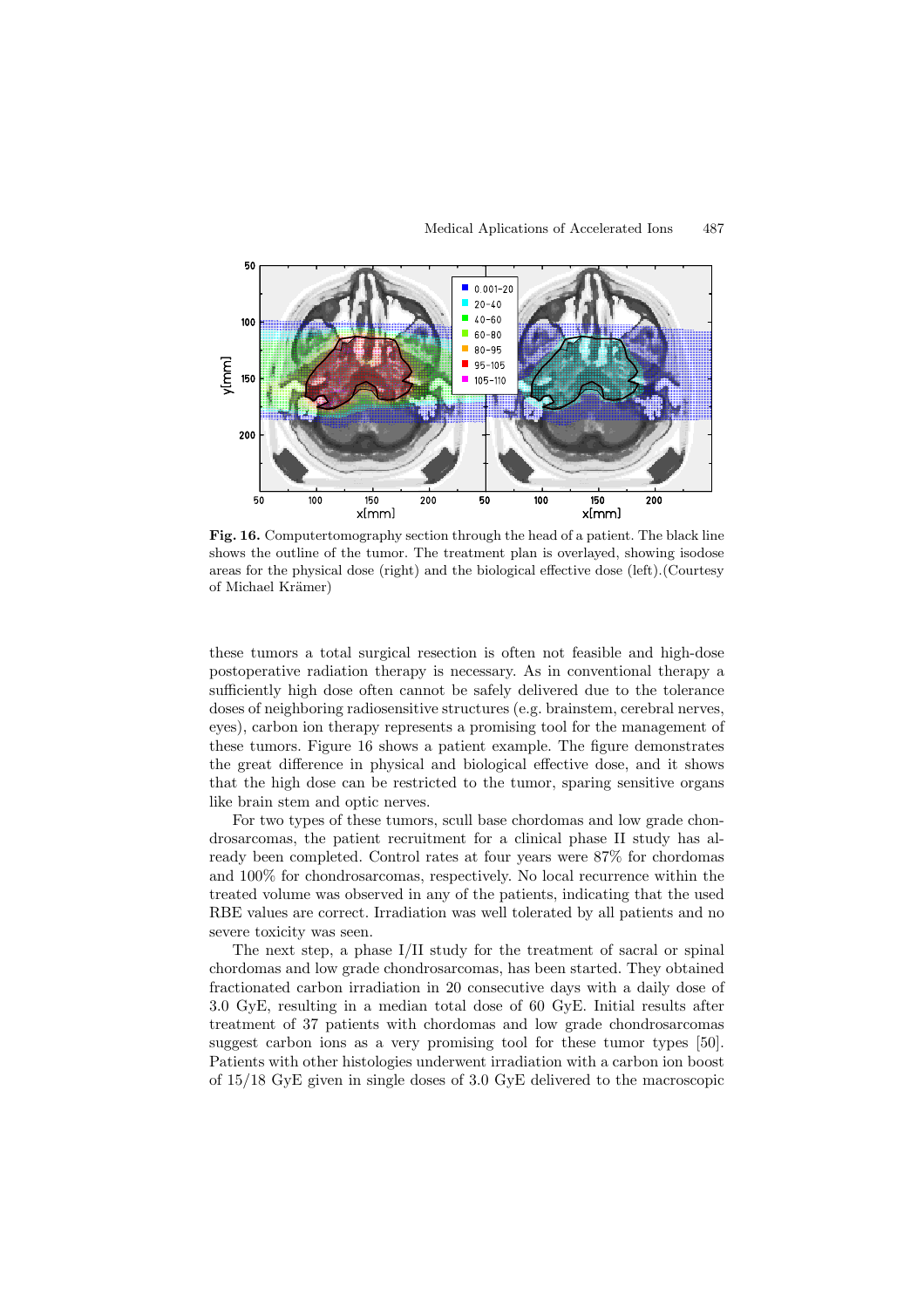tumor after fractionated stereostatic radiotherapy. Median total dose applied in these patients was 63 GyE.

A small group of patients already had conventional radiotherapy and carbon radiotherapy with palliative intent was applied with reduced total dose.

After treatment all patients took part in a prospective follow-up program. The mean follow up was 15 month. The one-year local control rate was 94% in all patients. Though it is still too early to give definitive clinical results, it can be stated, that the clinical effectiveness as well as the technical feasibility of this new therapy modality could clearly be demonstrated.

The next step will be a clinical investigation in a phase III trial in a dedicated facility with a capacity to treat high patient numbers in a clinical environment.

## **4.6 Planned Facilities**

The clinical efficacy and safety of the active beam application system by scanning has been demonstrated. The high local control rates and the low toxicity, that have been seen up to now encourage the future use for a broader group of patients. Thus the realization of dedicated hospital based facilities will be the logical next step. Beside the two Japanese facilities, the HIMAC at Chiba that started in 1994 and Hyogo that started in 2001, there are several strong initiatives for heavy-ion therapy in Europe: the project in Heidelberg that is going to start in 2006 with patient treatment, and several other projects like med-Austron in Austria, TERA in Italy and Etoile in Lyon, France that have at least partially been funded by their governements.

## **4.7 Conclusions**

Heavy ion tumor therapy is an excellent example of the great advantages arising from the intensive co-operation of people from different scientific fields, in this case from physics, biology, engineering sciences and medicine.

The inverse dose profile and the finite range of particle beams allow a greater tumor dose for light ions (from protons to carbon) than for photons, avoiding a dose limiting toxicity to normal tissue. For carbon ions these excellent physical properties of the beam are complemented by an increase of the biological effectiveness toward the end of the range which potentiates the biological effect to the tumor. The active beam shaping, using the rasterscan system and an active energy variation, together with the biologically based treatment planning allow an extremely target conformal irradiation. In addition, the exact distribution of the physical dose can be verified measuring the positron emitter distribution by PET, giving the physician a new dimension in precision. Thus, basic physical and biological knowledge together with innovative technical ideas has been turned into a powerful instrument for medical use.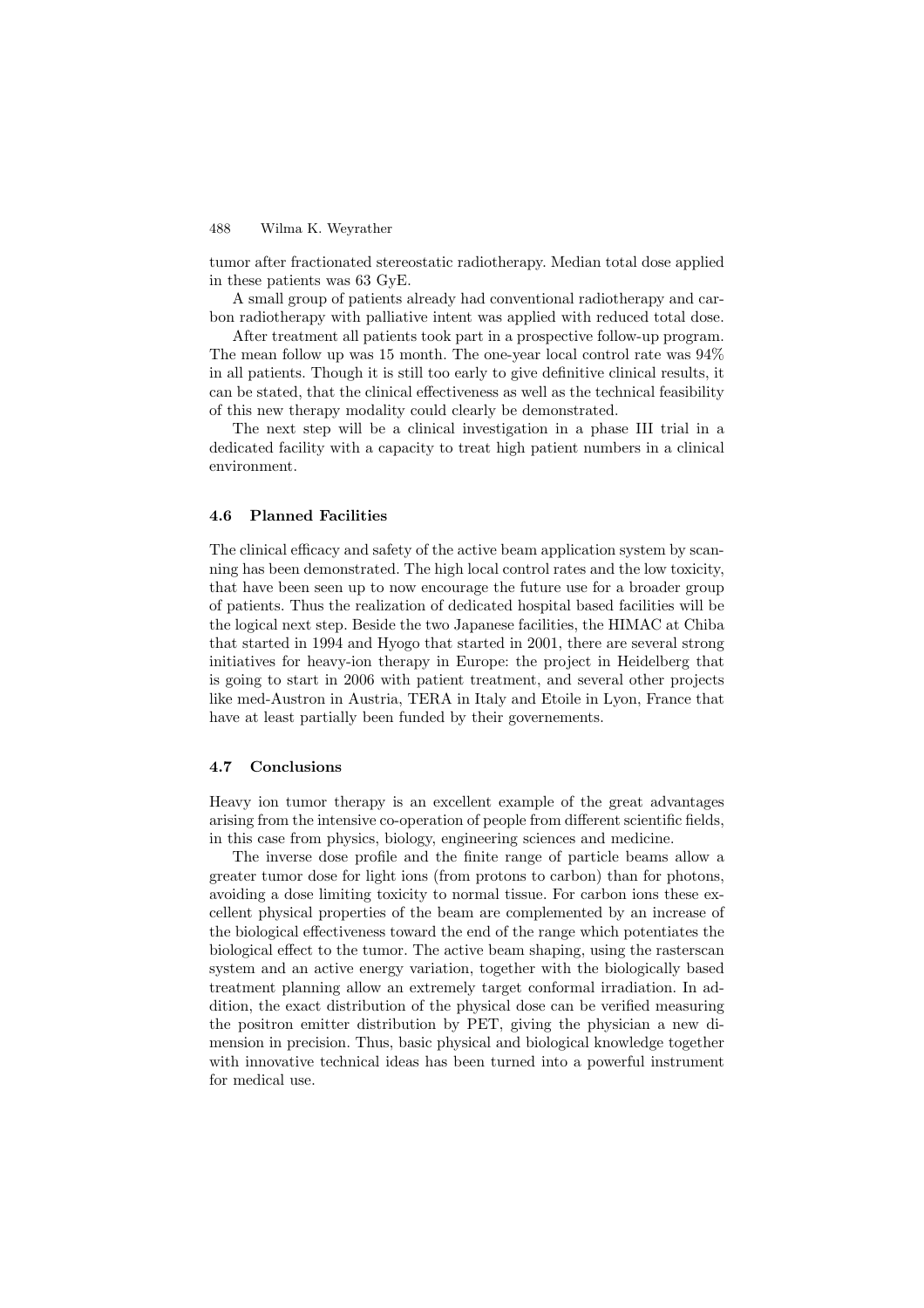## **Acknowledgements**

I want to thank F. Bosch, G. Kraft, M. Krämer, M. Scholz and U. Weber for fruitful discussions and helpful advice. I also would like to thank S. Marchand for his help preparing the illustrations.

# **References**

- 1. H.D.Kogelnik: Radiotherapy and Oncology **42**, 203-211 (1997)
- 2. P.Brown: Am. J. Roentgenol. **164**, 237-239 (1995)
- 3. R.E.Zirkle: Am. J. Cancer **25**, 558-567 (1935)
- 4. J.H.Lawrence, P.C.Abersold, E.O.Lawrence: Proc. Natl. Acad. Sci. USA **22**, 543-557 (1036)
- 5. R.S.Stone: Am. J. Roentgenol. **59**, 771-785 (1948)
- 6. R.R.Wilson: Radiology **47**, 487-491 (1946)
- 7. C.A.Tobias, H.O.Anger, J.H.Lawrence: Am. J. Roentgenol. **67**, 1-27 (1952)
- 8. C.A.Tobias, J.E.Roberts, J.H.Lawrence et al.: Peaceful Uses At. Energy **10**, 95-106 (1956)
- 9. W. Bragg, R.Kleemann: Phil. Mag. **10**, 318-340 (1905)
- 10. G. Kraft, M. Kr¨amer: Advances in Radiat. Biology **17**, 1-52 (1993)
- 11. H. Bethe: Ann. Phys. (Leipzig) **5**, 325-400 (1930)
- 12. F. Bloch: Z. Phys. **81**, 363-376 (1933)
- 13. F. Bloch: Ann. Phys. (Leipzig) **5**, 285-321 (1933)
- 14. H.W. Barkas: Nuclear Research Emulsions Vol. I, (Academic Press New York and London 1963)
- 15. T.Schwab: Transport von Schwerionen durch Materie innerhalb ionenoptischer Systeme. GSI Report 91-10, PhD Thesis, Giessen (1991)
- 16. N. Bohr: Phil. Mag. **30**, 581 (1915)
- 17. S.P. Ahlen: Rev. Mod. Phys. **52**, (1980)
- 18. G. Moli´ere: Z. Naturforschung **3a**, (1948)
- 19. J. H¨ufner: Phys. Reports **125**, (1985)
- 20. ICRU, The Quality Factor in Radiation Protection, ICRU-Report 40, Int.Commission on Radiation Units and Measurements, Washington 1986
- 21. J. Heilmann, G. Taucher-Scholz et al.: Int. J. Radiat. Oncol. Biol. Phys. **34**, 599-608 (1996)
- 22. B. Jakob, M. Scholz and G. Taucher-Scholz: Radiat. Res. **154**, 398-405 (2000)
- 23. M. Belli, R. Cherubini et al.: Int.J.Radiat.Biol. **55**, 93-104 (1989)
- 24. M. Belli, F. Cera et al.: Int.J.Radiat.Biol **74**, 501-509 (1998)
- 25. G.W. Barendsen, H.M.D. Walter et al.: Radiat.Res. **18**, 106-119 (1963)
- 26. G. Kraft: Nucl. Sci. Appl., **3**, 1-28 (1987)
- 27. L.G. Gerweck and S.V. Kozin: Radiother.Oncol. **50** 135-142, (1999)
- 28. W.K. Weyrather, S. Ritter et al.: Int.J.Radiat.Biol., **75**, 1357-1364 (1999)
- 29. M. Suzuki, Y. Kase et al.: Int J Radiat Oncol Biol Phys **48**, 241-250 (2000)
- 30. W.K. Weyrather: 'Radiobiological Research for Hadron Therapy' In: Progress in Radio-Oncology VII Eds. HD Kogelnik, P Lukas, F Sedlmayer (Monduzzi Editore) Bologna, 353-360 (2002)
- 31. E.J.Hall: Radiobiology for the Radiologist, 4th edn. (J.B.Lippincott Company, Philadelphia 1994)